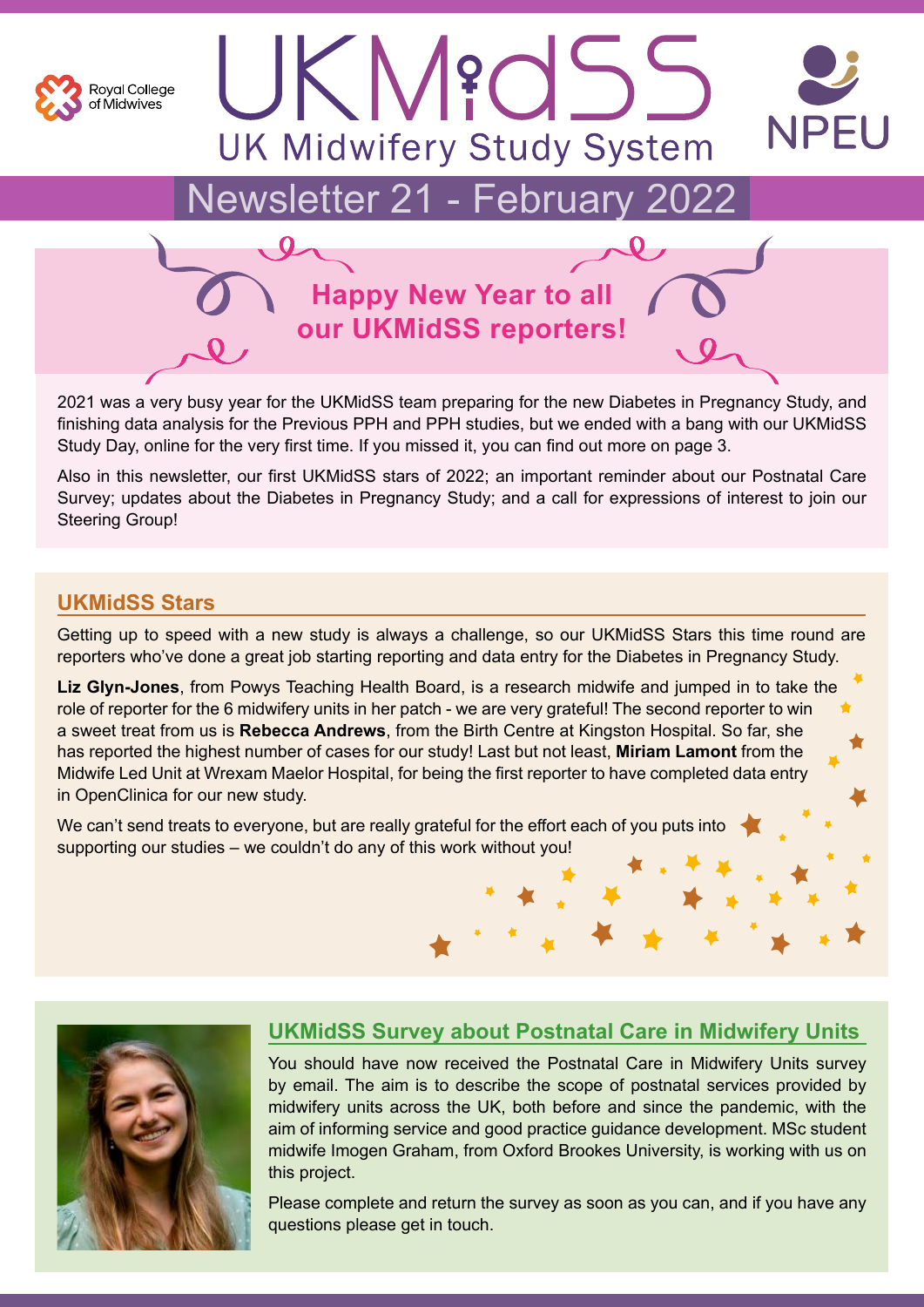### **Diabetes in Pregnancy Study**

#### **I don't remember - what is this study about?**

The aim of the study is to estimate the proportion of women with diabetes (gestational and pre-existing) admitted to midwifery units for labour care in the UK, and describe and compare their labour care, management and maternal and neonatal outcomes with other women admitted to midwifery units.

#### **Who's a case then?**

Any woman with a diagnosis of diabetes during pregnancy (gestational or pre-existing) and **admitted for labour care** to a midwifery unit. The woman doesn't need to give birth in the midwifery unit in order to be eligible for our study.



#### **… And the control?**

The control is the woman who was admitted to the midwifery unit immediately before the case, who did not fit the case criteria.

#### **We don't admit women with diabetes in pregnancy - do I still need to report?**

**Yes! Yes! And again, yes!** Even if you don't routinely admit women with diabetes in pregnancy to the unit for labour care, please submit a report every month reporting zero cases. This will help us (a) describe how many units do and do not admit women with diabetes; (b) work out what proportion of all women admitted to midwifery units have a diagnosis of diabetes; and (c) we'll know that you're still out there listening to us ;-) so that we won't keep sending you reminders!

#### **My unit is closed, do I need to report?**

Yes, if your unit is **temporarily closed** for a whole month, please submit a report saying that the unit was not open at all during the month (there is a special box to tick in the reporting form so this will only take a few seconds to do). This means that we won't send you a reminder for that month. If your unit is permanently closed, please get in touch with the UKMidSS team.

#### **Have centres started reporting already?**

Yes! Reporting for the Diabetes in Pregnancy Study started in November. Some units have got up to speed really well, but in other places things have been a bit slower – we know that some reporters have moved jobs and the pandemic is still having an impact on staffing so there are lots of demands on people's time. We're working hard to contact people and units that we haven't yet heard from. The map on the next page shows the units that have submitted reports so far, in green if all reports have been submitted and amber if one, but not all reports have come in – thank you! If you work in one of the units marked in red on the map, we haven't yet had a report from you, so please get in touch ASAP.

We can help if you are experiencing issues retrieving data for our new study or if you feel like you might need some extra support. Alessandra can offer 1:1 support sessions to go over the new study and the data entry process. Just drop us an email at *[ukmidss@npeu.ox.ac.uk](mailto:ukmidss%40npeu.ox.ac.uk?subject=)*

# **We need your help!**

We have a number of units where some of the reporters have not looked at our report request emails yet... If you are a midwife from one of those unit, please get in touch! We need your help.

| The Birthing Unit, Ninewells Hospital, Dundee                    | Aylesbury Birth Centre, Stoke Mandeville Hospital                        |
|------------------------------------------------------------------|--------------------------------------------------------------------------|
| The Active Birth Centre, The Royal Jubilee Maternity<br>Hospital | Wycombe Birth Centre, Wycombe Hospital                                   |
| <b>Community Maternity Unit, Perth Royal Infirmary</b>           | Withybush Midwife Led Unit, Withybush Hospital,<br><b>Haverfordwest</b>  |
| Hillcrest Midwife Led Unit, Alnwick Infirmary                    | <b>Chorley Birth Centre, Chorley and</b><br><b>South Ribble Hospital</b> |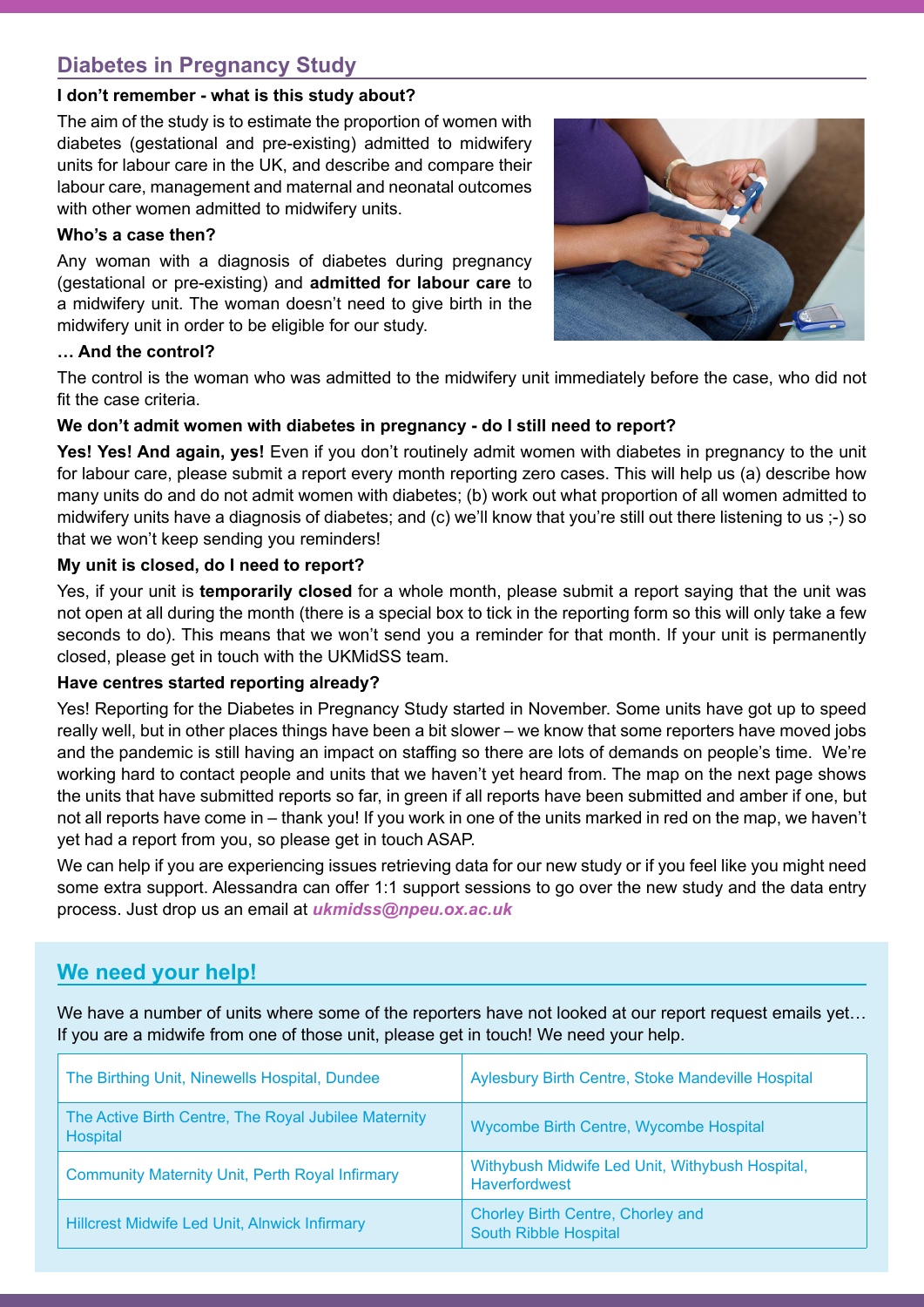

### **UKMidSS Study Day - December 2021**

On the 8th December 2021 we held our 3rd Study Day… and this time it was completely virtual! The day was inspiring, informative and once again well attended by midwives who could join us remotely without having to travel long distance. The feedback we've had was incredibly positive which is really pleasing. Inevitably some people preferred online and others would prefer to meet face-to-face next time, so we won't be able to please everyone, but we're already looking forward to planning the next one!

If you registered for the Study Day, you should have been able to access the recording of the sessions, poster presentations and your certificate.

This time we invited our reporters to submit a poster under the topic of "Positive practice points from the pandemic". Specifically, we wanted to hear about any service or practice changes brought in during the pandemic in the midwifery units where our reporters are working.